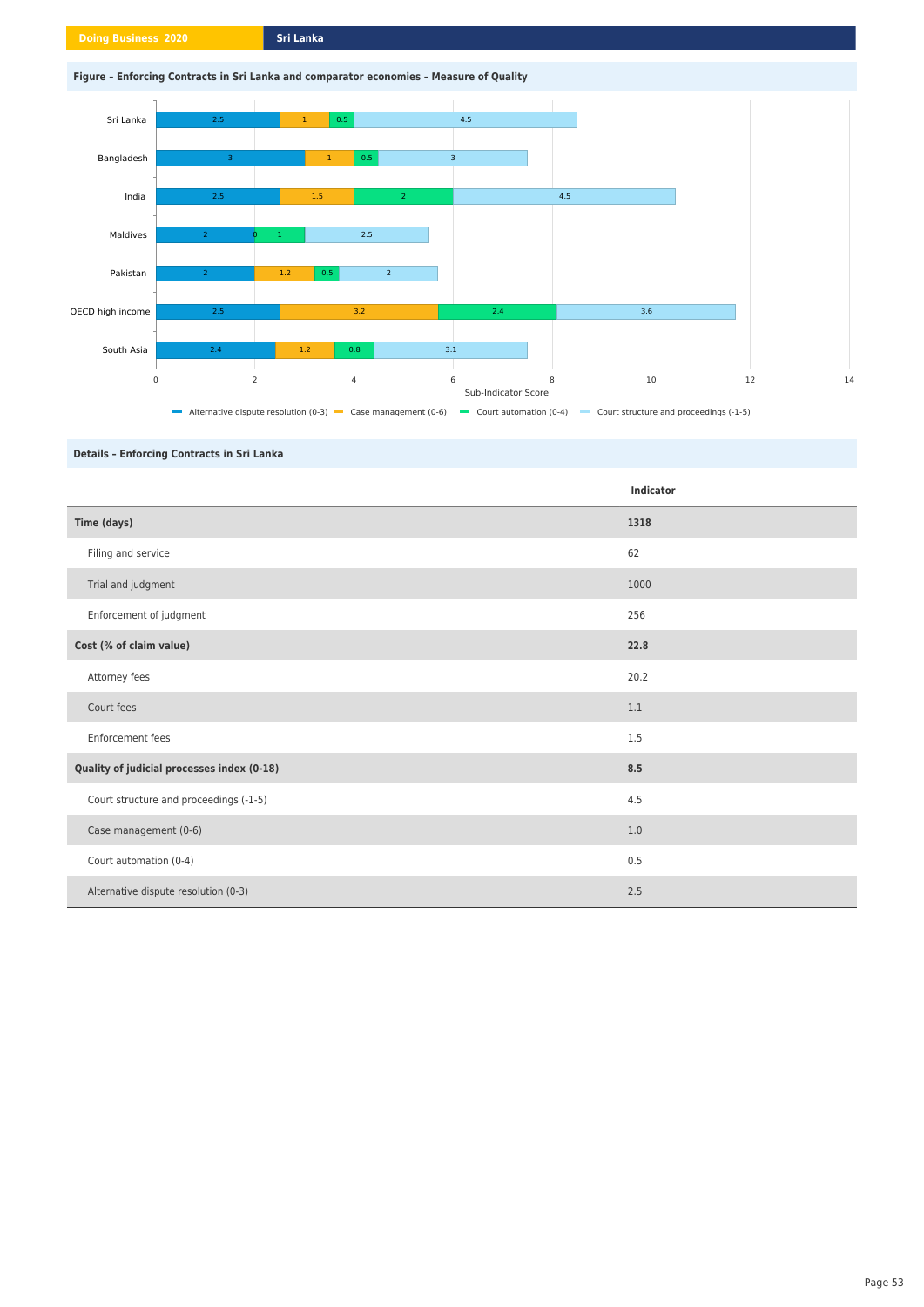# **Details – Enforcing Contracts in Sri Lanka – Measure of Quality**

|                                                                                                                                                                                                                          | Answer          | <b>Score</b> |
|--------------------------------------------------------------------------------------------------------------------------------------------------------------------------------------------------------------------------|-----------------|--------------|
| Quality of judicial processes index (0-18)                                                                                                                                                                               |                 | 8.5          |
| Court structure and proceedings (-1-5)                                                                                                                                                                                   |                 | 4.5          |
| 1. Is there a court or division of a court dedicated solely to hearing commercial cases?                                                                                                                                 | Yes             | 1.5          |
| 2. Small claims court                                                                                                                                                                                                    |                 | 1.5          |
| 2.a. Is there a small claims court or a fast-track procedure for small claims?                                                                                                                                           | Yes             |              |
| 2.b. If yes, is self-representation allowed?                                                                                                                                                                             | Yes             |              |
| 3. Is pretrial attachment available?                                                                                                                                                                                     | Yes             | 1.0          |
| 4. Are new cases assigned randomly to judges?                                                                                                                                                                            | Yes, but manual | 0.5          |
| 5. Does a woman's testimony carry the same evidentiary weight in court as a man's?                                                                                                                                       | Yes             | 0.0          |
| Case management (0-6)                                                                                                                                                                                                    |                 | 1.0          |
| 1. Time standards                                                                                                                                                                                                        |                 | 0.0          |
| 1.a. Are there laws setting overall time standards for key court events in a civil case?                                                                                                                                 | No              |              |
| 1.b. If yes, are the time standards set for at least three court events?                                                                                                                                                 | n.a.            |              |
| 1.c. Are these time standards respected in more than 50% of cases?                                                                                                                                                       | n.a.            |              |
| 2. Adjournments                                                                                                                                                                                                          |                 | 0.0          |
| 2.a. Does the law regulate the maximum number of adjournments that can be granted?                                                                                                                                       | No              |              |
| 2.b. Are adjournments limited to unforeseen and exceptional circumstances?                                                                                                                                               | <b>No</b>       |              |
| 2.c. If rules on adjournments exist, are they respected in more than 50% of cases?                                                                                                                                       | n.a.            |              |
| 3. Can two of the following four reports be generated about the competent court: (i) time to disposition report; (ii)<br>clearance rate report; (iii) age of pending cases report; and (iv) single case progress report? | <b>No</b>       | 0.0          |
| 4. Is a pretrial conference among the case management techniques used before the competent court?                                                                                                                        | Yes             | 1.0          |
| 5. Are there any electronic case management tools in place within the competent court for use by judges?                                                                                                                 | No              | 0.0          |
| 6. Are there any electronic case management tools in place within the competent court for use by lawyers?                                                                                                                | No              | 0.0          |
| <b>Court automation (0-4)</b>                                                                                                                                                                                            |                 | 0.5          |
| 1. Can the initial complaint be filed electronically through a dedicated platform within the competent court?                                                                                                            | No              | 0.0          |
| 2. Is it possible to carry out service of process electronically for claims filed before the competent court?                                                                                                            | No              | 0.0          |
| 3. Can court fees be paid electronically within the competent court?                                                                                                                                                     | No              | 0.0          |
| 4. Publication of judgments                                                                                                                                                                                              |                 | 0.5          |

| 4.a Are judgments rendered in commercial cases at all levels made available to the general public<br>through publication in official gazettes, in newspapers or on the internet or court website?                                | No. |     |
|----------------------------------------------------------------------------------------------------------------------------------------------------------------------------------------------------------------------------------|-----|-----|
| 4.b. Are judgments rendered in commercial cases at the appellate and supreme court level made<br>available to the general public through publication in official gazettes, in newspapers or on the internet<br>or court website? | Yes |     |
| Alternative dispute resolution (0-3)                                                                                                                                                                                             |     | 2.5 |
| 1. Arbitration                                                                                                                                                                                                                   |     | 1.5 |
| 1.a. Is domestic commercial arbitration governed by a consolidated law or consolidated chapter or<br>section of the applicable code of civil procedure encompassing substantially all its aspects?                               | Yes |     |
| 1.b. Are there any commercial disputes—aside from those that deal with public order or public policy—<br>that cannot be submitted to arbitration?                                                                                | No. |     |
| 1.c. Are valid arbitration clauses or agreements usually enforced by the courts?                                                                                                                                                 | Yes |     |